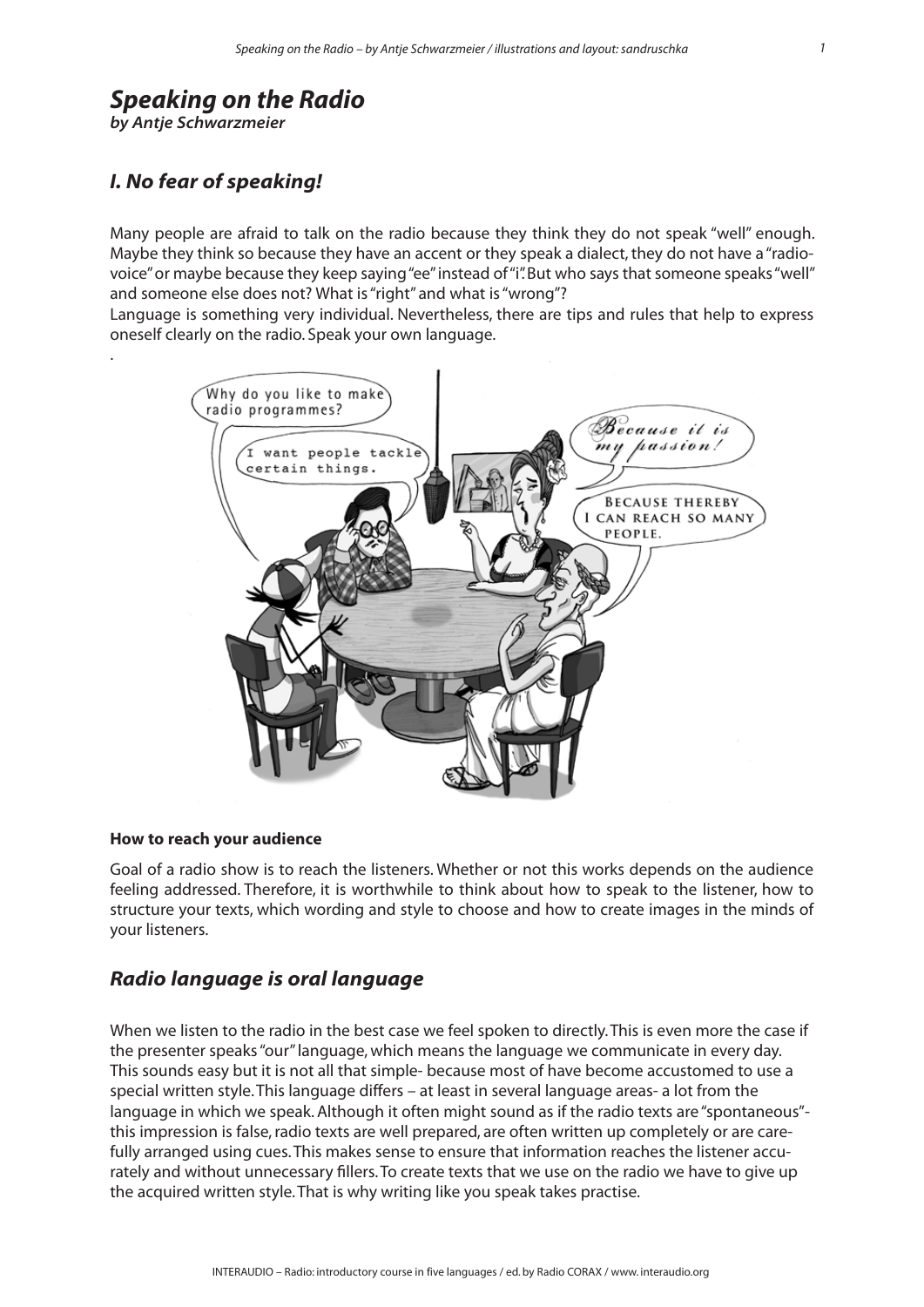# *II. Composition and structure of radio texts*

#### **Radio texts are linear**

The audience needs to understand what is being said in the very moment of listening. The speed with which they have to grasp the content is determined by the speaker. As opposed to written texts, with an oral text the listener does not have any visual aids like headings or paragraphs to structure the text. Also, when listening you cannot turn back a page like with a newspaper. So that the listener can follow all the same, a radio text needs to be composed logically, structured through linguistic elements, and have a simple sentence structure.

#### **Plain sentence construction: One piece of information per sentence**



The most important thoughts must be sorted and put in consecutive sentences. Convoluted sentence structures, i.e. subordinated clauses are problematic. As a rule of thumb: one semantic unit per sentence is enough – one subordinated clause is maximum.

# **Select and reduce**

You achieve a plain and simple structure in a radio text by concentrating on the essential information. Too much information, images, facts and thoughts confuse the audience. Extra information that is interesting but distracts from the topic must be rejected. In written texts you can put this kind of information in subordinated clauses or brackets – in radio texts they need to be cut out. This means that when writing one needs to reduce the material that one has at one's disposal and make a choice.

#### **The "W- questions"**

To structure and select using the "w-questions" is helpful:

*Who is speaking/acting etc.? What is happening? Where? Why? When was that? How many?* 

To provide information it is always useful to go through the "w-questions", to answer them and on this basis to put them in order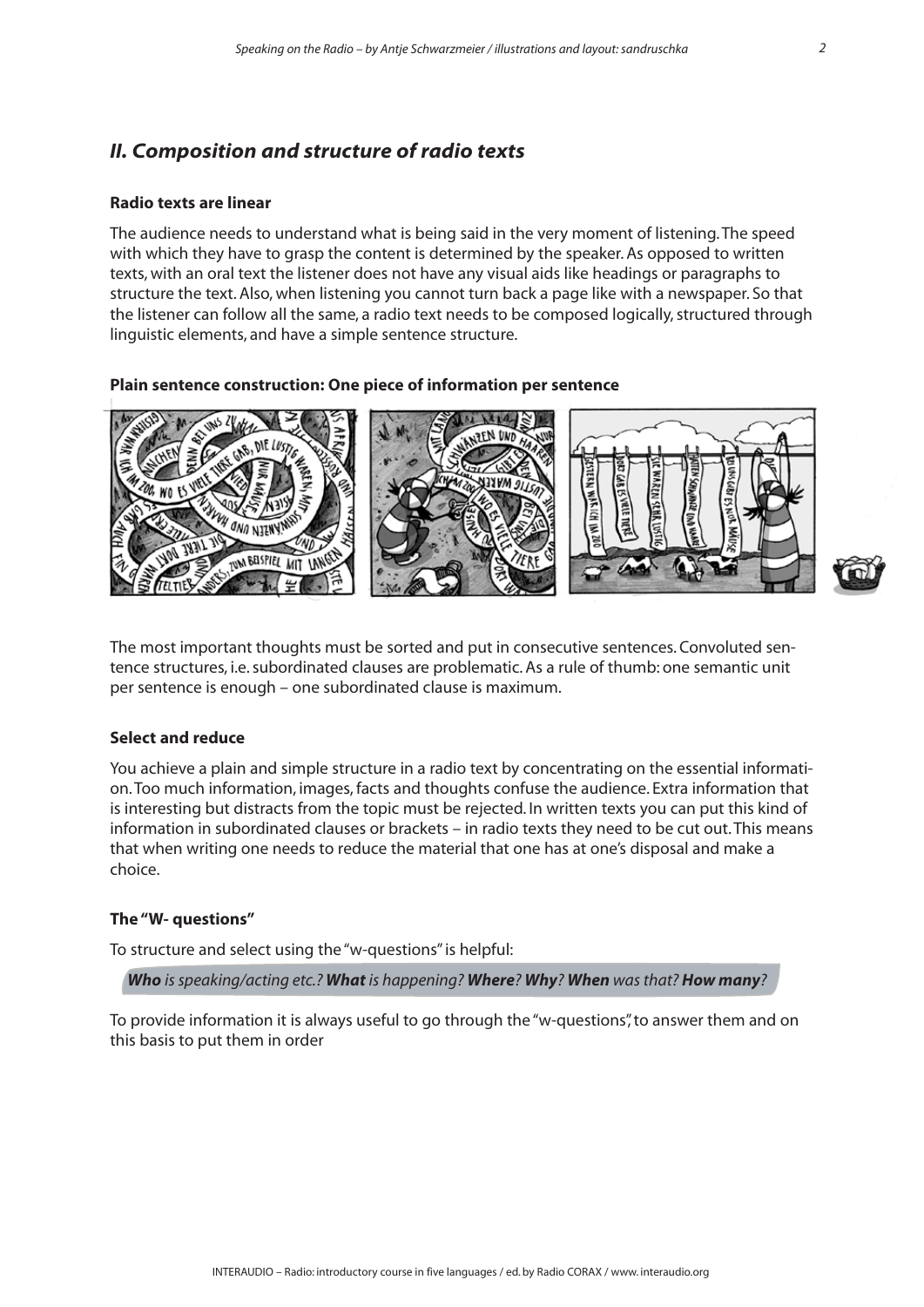#### **Structuring a radio text**

A radio text's structure should be organised plainly and simply. This structure should also be communicated orally so that the listener is able to relate to it. In doing so the introduction functions as a headline telling the listener what it is all about.

In the course of the text the ideas should follow each other in logical order and should be well connected. The longer a text is the more important it is to structure it according to logic units, and for example to give subheadings. For longer texts acoustic signals like pauses, changes in voice or music should be used.

#### **The opening**

The first sentences decide whether the listeners will "stay tuned" and keep on listening or not. Their purpose is to create an interest in the topic and to arouse curiosity. So it is worthwhile to carefully think about how to open. For all news texts the rule is: most important information first – that is in the first sentence. For all other genres you can deal with the opening a bit more creatively and playfully to arouse curiosity, to create an atmosphere or suspense. However, the audience should not be kept in the dark for too long as to what the following radio text is about.

Tip: Be careful with chronological structures! They are not suitable for the radio at all. It is a lot better to start now and here. This creates a connection to the listener's every-day life.

#### **Repetitions are allowed and beneficial on the radio**

The audience cannot remember everything that has been said over the course of time. Also, they cannot, unlike to reading a newspaper recapture a subheading with their eyes. Therefore, it helps the listener when central ideas are repeated and when the topic that is being talked about is mentioned once more. In doing so the same words can be used again, unlike in written language – this also helps the listener to understand the subject. Central ideas, theses and fundamental trains of thought should be repeated. It is also highly beneficial for the audience to get small summaries of what has been said, in particular before a new aspect is introduced.

# *II. Tips for plain and vivid language in radio texts*

Texts on the radio are solely supported by oral language. In contrast to television texts, newspaper texts or conversations in person there is no visual aid for what is being said. No pictures, but also no gestures or facial expressions. Instead there is the vocal expression that supports the contents. So that the listener can develop images to what is said it is necessary to speak a very concrete language which describes closely and that evokes associations, understanding and images in the mind's eye.

#### **Concrete instead of abstract**

It is important to describe objects, people and situations so precisely that the listener can imagine them. The basis for concrete linguistic descriptions is the accurate observation and perception when researching. By the way: only when you have fully understood something you can express it precisely. This also becomes obvious in our example.

*Abstract Language: the typical spring flora Concrete Language: primroses, snowdrops and crocuses*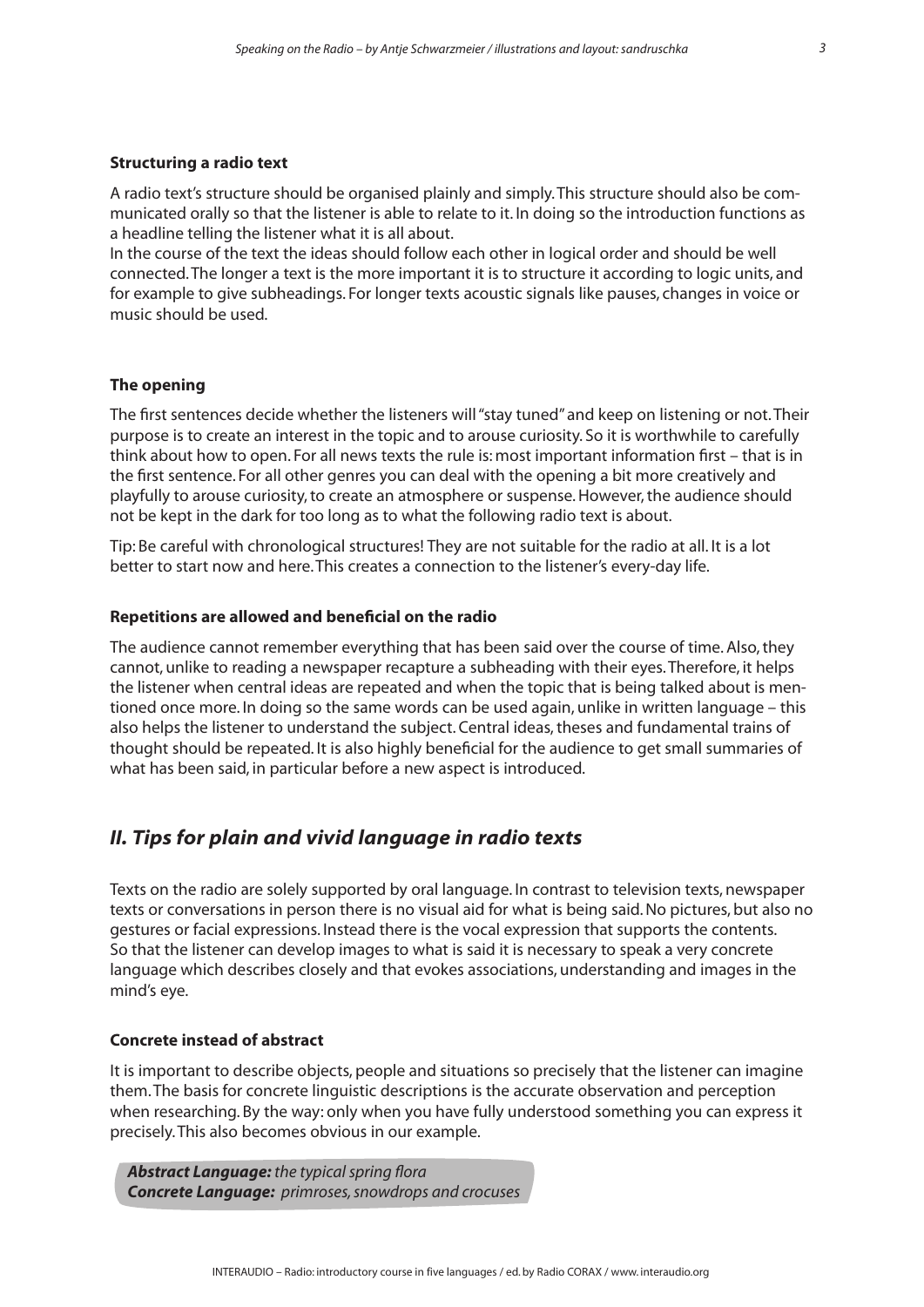

#### **Verbs move**

Particularly, through verbs, the so-called "do-words", texts seem vivid and dynamic because they express acts in very diverse ways. For example already the phenomenon "moving on two feet" can be expressed in uncountable ways: *e.g. walk, run, skip, stroll, trudge, prowl, hasten, trot etc. etc.* 

#### **Be careful with adjectives**

There are descriptive adjective like red, soft, clear etc. that support and concretise the image that the listener has. However, when stringing together too many adjectives and no verbs are inserted the text will seem stiff. There is also another problem with adjectives: often they relate to an evaluation. As a listener you like to form your own opinion on whether you find something is "beautiful", "interesting" or "bad." Evaluative adjectives therefore often seem patronising.

#### **Active instead of passive**

Sentences that are constructed in active voice relate directly to the listener and are more vivid. Advantage: the agent is specified. Variante: In German another advantage of active voice constructions is that the verb does not move to the end of the sentence.

#### *Example:*

*Passive: "the music was composed at an altitude of 2500 metres." Active: "Hans Meier composed this music at an altitude of 2500 metres."* 

## **Avoid fillers**

Fillers disturb the listening. When we speak without being prepared we use them to fill the pauses that we need to think and to hide any uncertainties. On the radio they should be strictly avoided.

#### *Example:*

*e.g. so, basically, and, as I said, just, like, I'd say, yeah…*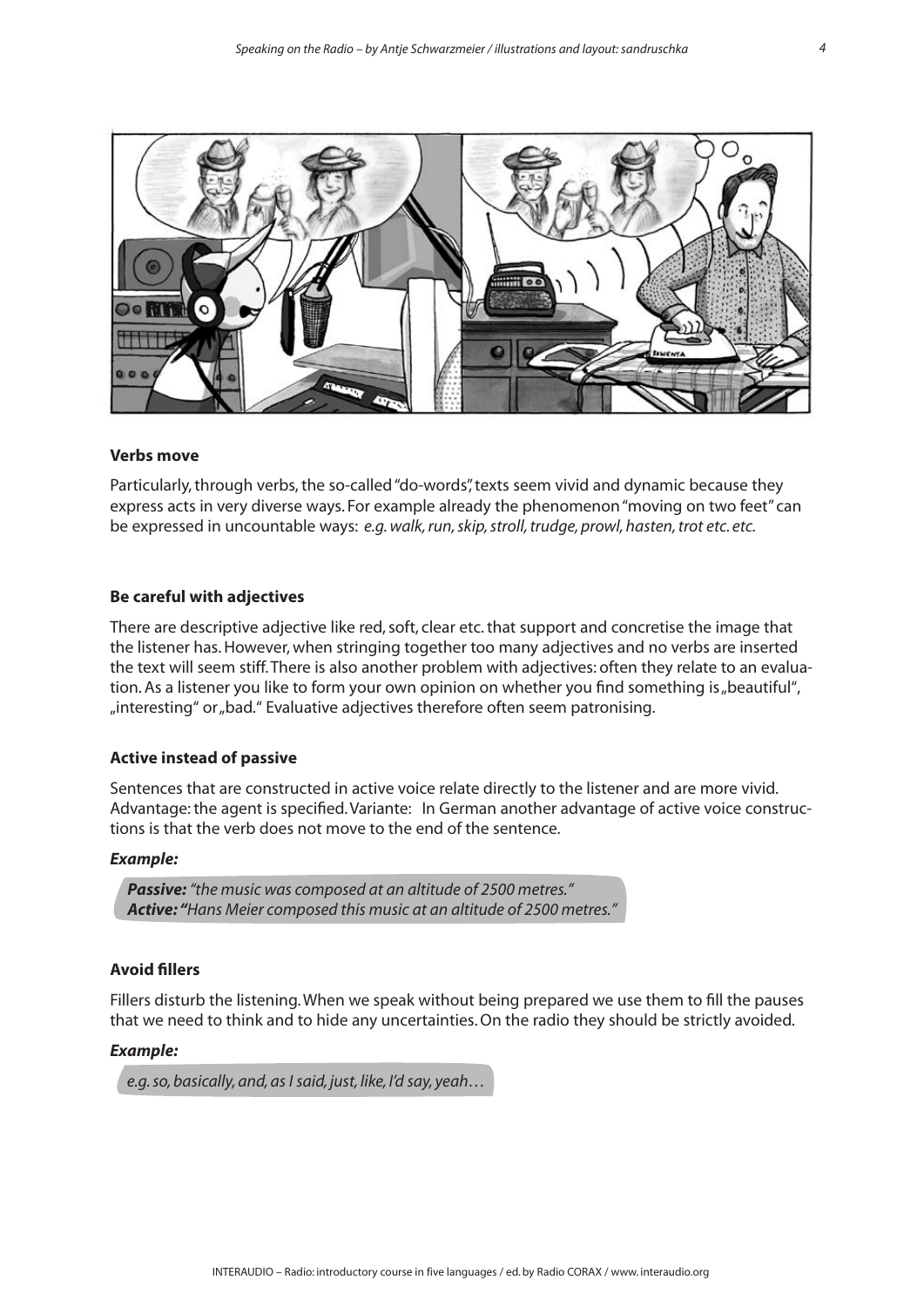#### **Avoid flowery phrases**

Imagery, metaphors and descriptions have to be correct to evoke concrete images in a listener. With flowery or set phrases and unsuitable images you achieve the opposite.

### **Avoid foreign words or scientific languages**

Complicated wording, scientific terms or foreign words make listening harder.

#### **Beware of numbers!**

Numbers are hard to understand on the radio therefore as a rule they should be avoided or simplified. The date: "28-06-2005" can be substituted by temporal words like: "yesterday", "today", "the day after tomorrow" etc. Instead of "9.30" – "half past nine", instead of "9.28" – "around half past nine" is better. Or maybe "in the morning" etc. if it does not have to be so exact. But be careful: any date needs to refer to the show's time of broadcast. Statistics can often be simplified. Instead of "3412 of 10.000 respondents stated that…" – "one third of the respondents stated…" Also comparisons ("as big as a soccer-field") make numbers easier to comprehend.



### **Describing situations from within**

When describing a situation it is useful to concentrate – on a place, a time or a person. In the following the author has chosen a snapshot of a chosen place before the beginning of a show.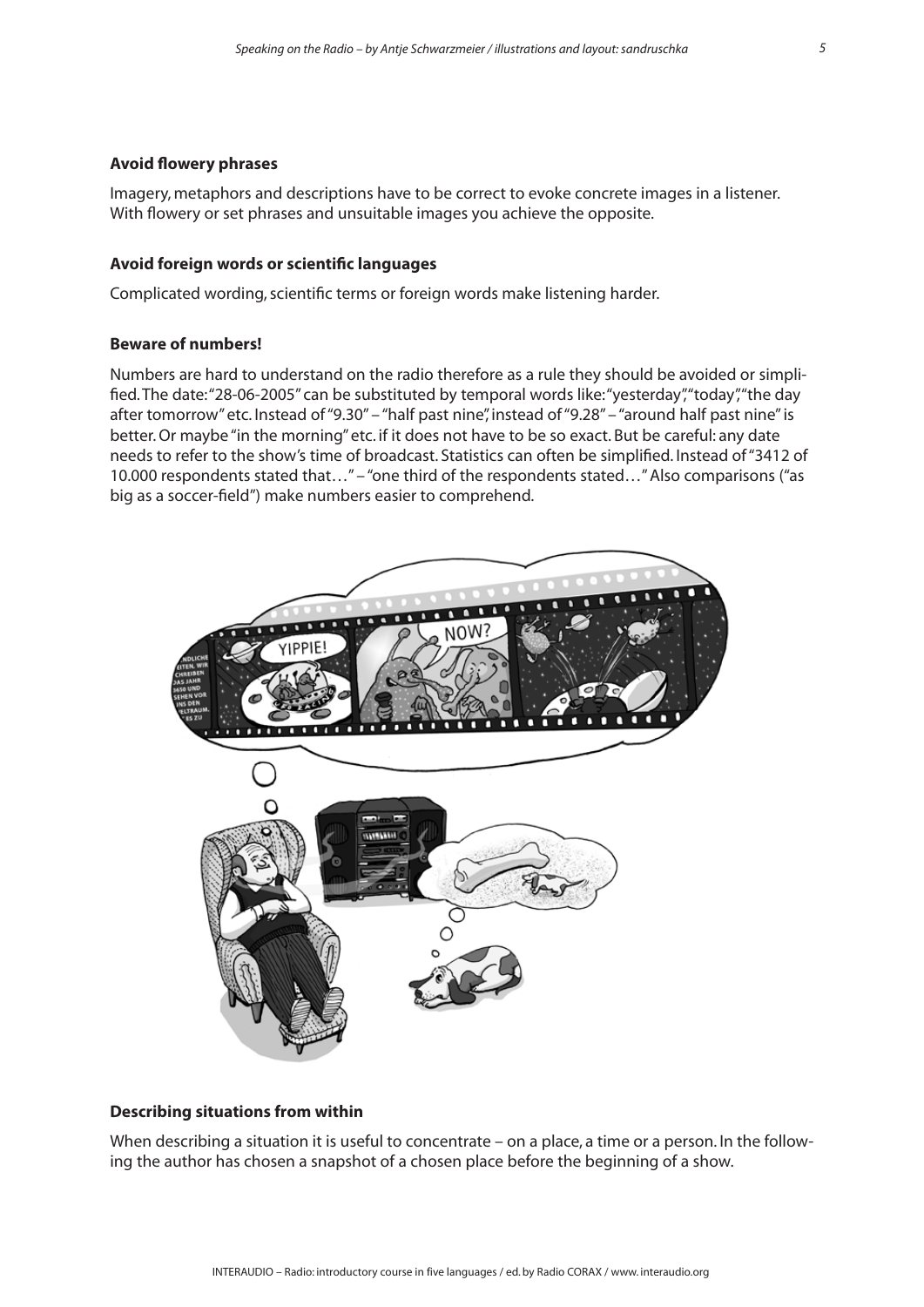#### *Example:*

*Wednesday evening in the Pavillon at the Weinberg in central Berlin. At 9 o'clock there are no seats anymore and still young people by and large are pushing into the room already completely filled with smoke. They lounge on the black artificial leather sofas, grin at the mirrored walls and drink beer. The Pavillon with its sixties atmosphere is hip and hip are also the protagonists of this event: the Surfpoeten*

Situations should be described in a way that addresses all senses of a listener – so you can describe what it smells like (filled with smoke), what it feels like (crowded) etc.

#### **Speaking rhythm**

A text in which all sentences are built the same in principle seems boring. How you construct sentences has a lot to do with dynamic and rhythm of a text. So you can leave out a verb now and then to go directly into the situation. Also you can look at oral language for guidance.

#### **Be careful to write intelligibly**

Write in large fonts (12-14 pt) and use large spacing (1.5 spaced). When the text is complete you should definitely read it out loud to check that what you have written is easy to say, i.e. if you would say it that way orally.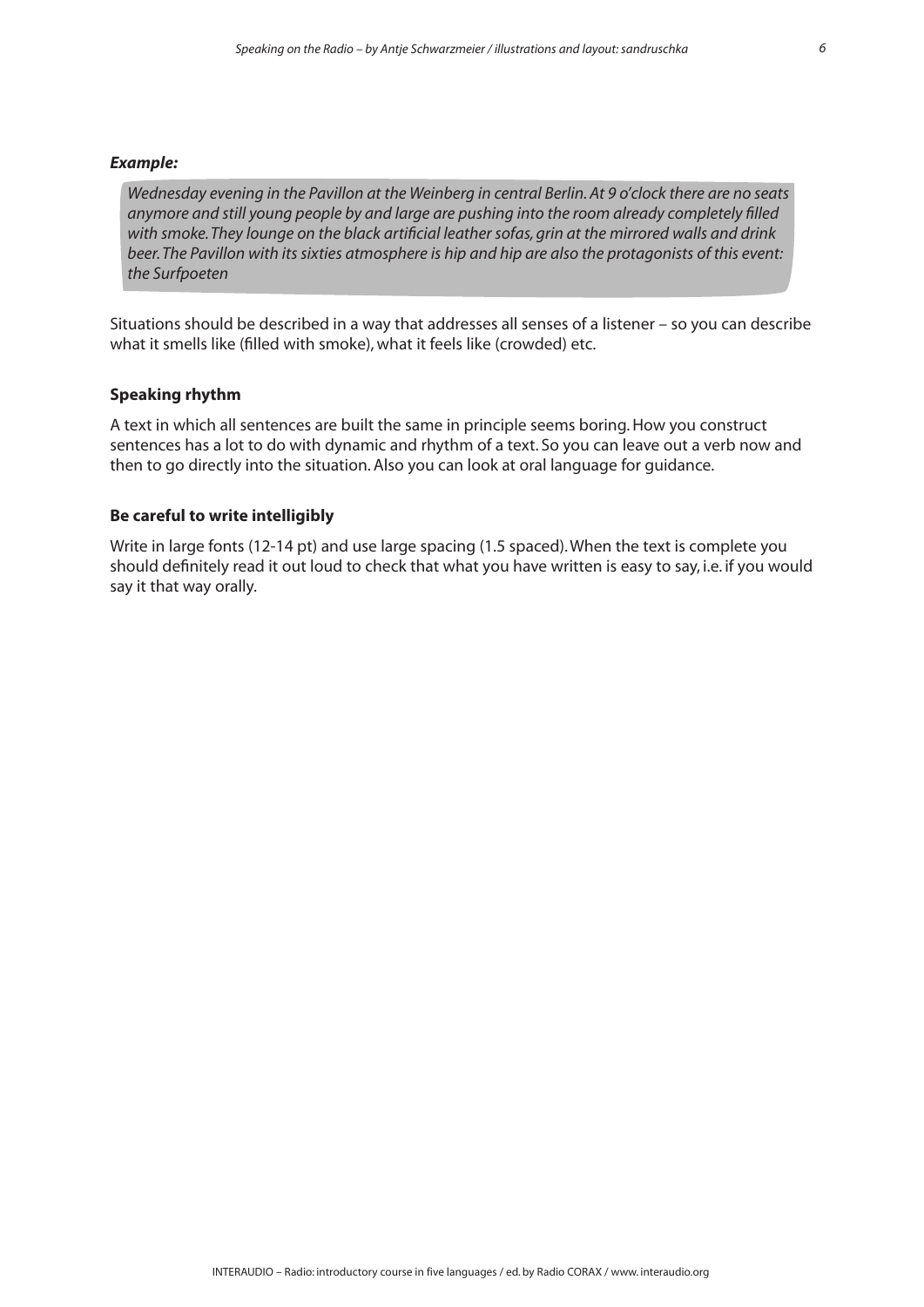# *Presentation by Antje Schwarzmeier*

A presenter is the person who guides through a radio show. The texts that he speaks are called "presentations." This means the presenter has two central tasks at the same time:

- to structure the show in a plain and simple language
- to intrigue the audience, to entertain and to whet an appetite for the subjects

This is where creativity is called for!



The following is part of the individual tasks of a presenter:

- He/She gives the listener an overview of the nature and events of a show (eg. overview of the topic or the topics of the radio show in the beginning)
- He/She arouses the listener's curiosity about the subjects of the prepared programme features
- He/She guides through the show and accompanies the listener during the programme and thereby indicates the "thread", eg. by creating passages between the different items of the programme
- With his/her personality he/she shapes the style and atmosphere of a show

#### **Presentation technique: keyword script**

In presentations it is even more important to speak freely and not to sound like it is being "read off" than in all other radio texts. However, not everything is what it seems: good presentations are only in the rarest cases spontaneous improvisations. Quite the contrary: presentations need to be well prepared to be the way they were supposed to be and to avoid unnecessary fillers and flowery phrases.

You can write down a whole text and highlight the most important words with a highlighter. However, it sounds best if you work with a keyword script. There is a special technique to do this which we will present in the following. However, quite some practise is necessary to feel comfortable using it. Let's take the following example:  $-$